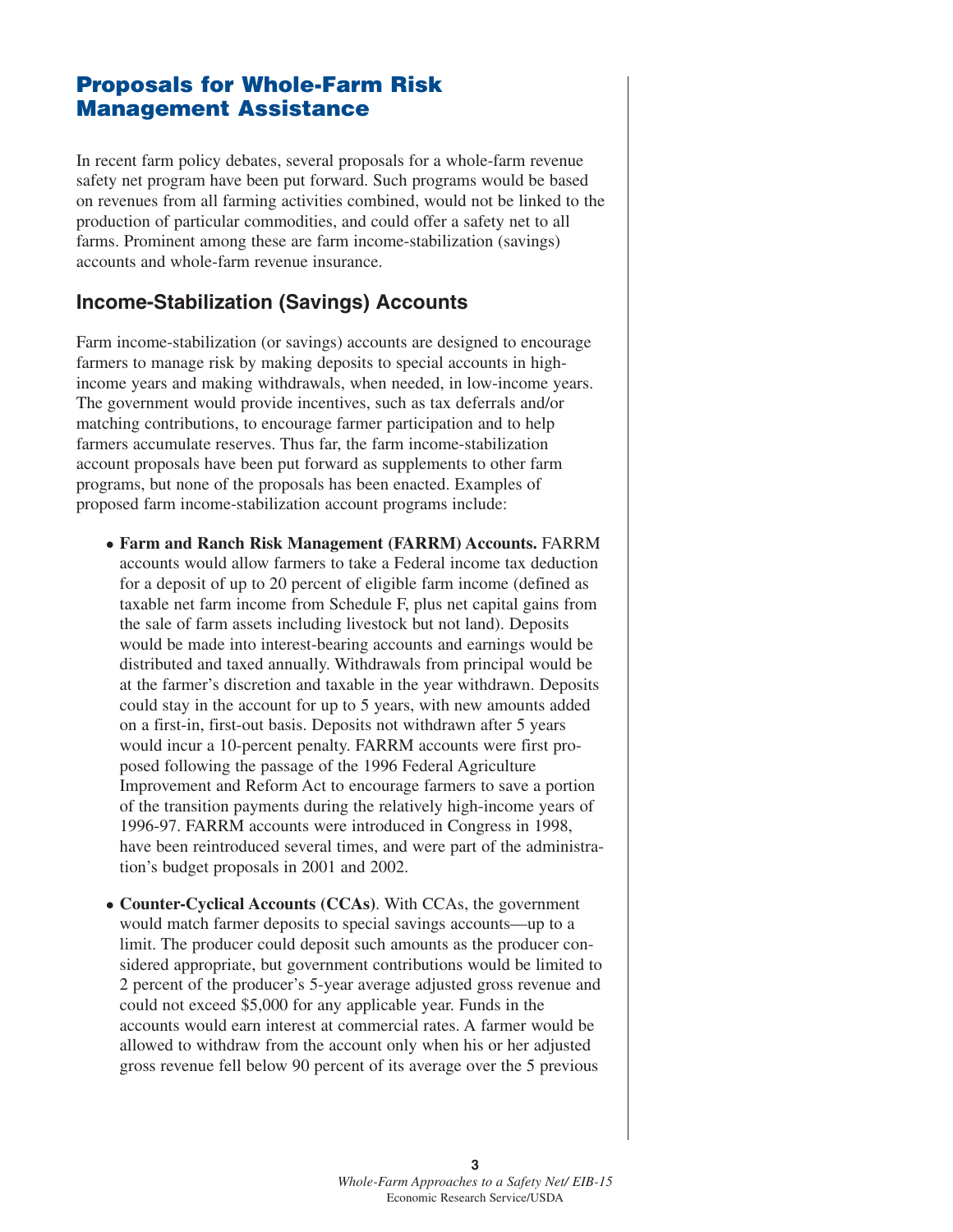years. The withdrawal amount would be limited to what would be needed to raise current adjusted gross revenue up to 90 percent of the 5-year average gross revenue. CCAs were proposed in the initial version of the 2002 farm bill that passed the Senate, but were dropped from that bill by the House-Senate conference committee (Library of Congress, H.R. 2646).

- **Individual Risk Management Accounts (IRMAs)**. The IRMA program would offer both tax deferrals and government matching contributions as incentives for producers to make deposits to special accounts. Producer deposits would be deductible from pretax income; deposits and interest would be taxable only upon withdrawal. The government would make matching deposits of 2 percent of Schedule F gross farm income. IRMA balances would be limited to the equivalent of 150 percent of a producer's annual average Schedule F gross farm income over the previous 3 years. Producers would be allowed to withdraw from their IRMA only when income fell below 80 percent of its average over the previous 3 years. The withdrawal amount would be limited to what would be needed to raise current income to 80 percent of the 3-year average.

IRMAs were proposed in 1999 by the Alabama Farmers Federation study committee. The Alabama proposal tied IRMA to Federal crop insurance and implied that funding for IRMA would come in part from crop insurance subsidies. Under the proposal, a producer who deposited at least 2 percent of gross farm income in an IRMA would receive catastrophic crop insurance (CAT) coverage at no cost, but additional insurance purchased would not be subsidized.

| Program                                          | Eligibility                                                                              | Incentives                                                         | Limits on deposits                                                                                                                                        | Conditions on with-<br>drawal of funds                                     |
|--------------------------------------------------|------------------------------------------------------------------------------------------|--------------------------------------------------------------------|-----------------------------------------------------------------------------------------------------------------------------------------------------------|----------------------------------------------------------------------------|
| Farm and Ranch<br>Risk Management<br>Accounts    | Positive net<br>farm income                                                              | Federal income<br>tax deferred on<br>amount of<br>deposit          | Annual deposit<br>cannot exceed<br>20% of net farm<br>income                                                                                              | Funds can be<br>withdrawn at<br>anytime, must be<br>withdrawn in 5 years   |
| Counter-Cyclical<br>Accounts                     | Average gross<br>farm income<br>greater than<br>\$50,000 or<br>limited-<br>resource farm | Government<br>matching<br>deposits, tax<br>deferral on<br>earnings | Up to $2\%$ of<br>gross income,<br>maximum<br>matching deposit<br>of \$5,000                                                                              | When annual<br>gross income<br>falls below 90%<br>of its 5-year<br>average |
| <b>Individual Risk</b><br>Management<br>Accounts | None specified                                                                           | Government<br>matching<br>deposits, tax<br>deferral                | Up to $2\%$ of<br>gross income,<br>additional<br>deposits allowed<br>in high income<br>years, balance<br>cannot exceed<br>150% of average<br>gross income | When annual<br>gross income<br>falls below 80%<br>of its 3-year<br>average |

Table 1 **Proposed income-stabilization accounts offer tax deferrals, matching deposits**

Source: ERS analysis of proposed programs.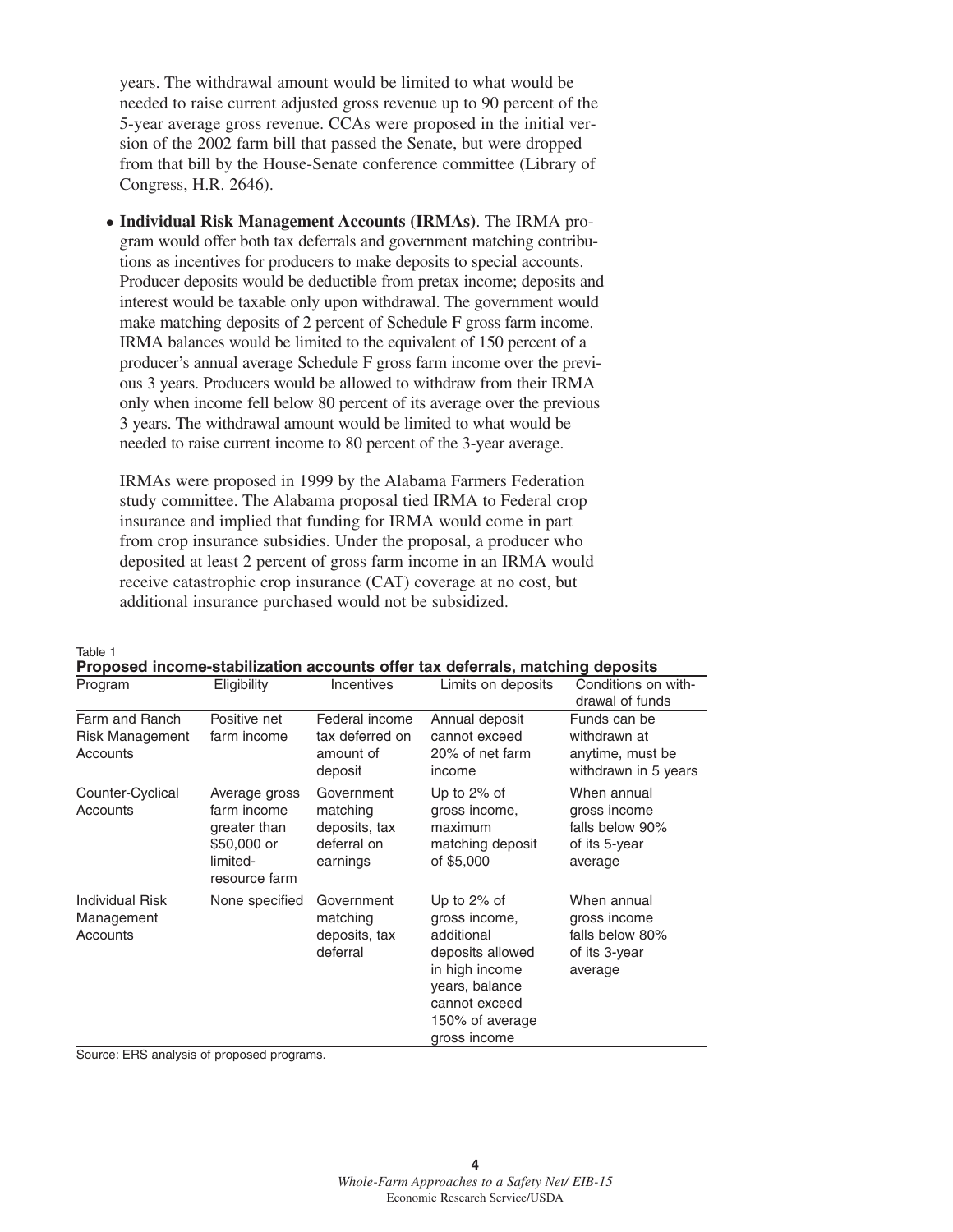## **Potential Eligibility, Benefits, and Costs of Income-Stabilization Account Proposals**

Income-stabilization account proposals vary in benefits and program costs. While all three proposals used a tax-based measure of income to determine eligibility to make deposits to and, in some cases, make withdrawals from the accounts, they differed in the types and levels of government incentives to participate and in the potential benefits to farmers and costs to the government.

Eligibility to participate in the FARRM accounts program would be limited to individual taxpayers—that is, sole proprietors, partners, and Subchapter S shareholders—who reported positive eligible farm income. To benefit from the tax deferral, the farmer also must owe Federal income tax in the year of the deposit. Based on Internal Revenue Service (IRS) tax data for 2000, we estimate that about 37 percent of all farmers would be eligible to deposit an estimated \$3.5 billion resulting in tax deferral costs of about \$0.9 billion per year. Some of this cost could be recovered as farmers pay taxes on FARRM account withdrawals in subsequent years.

To be eligible for the CCA program, a producer would either have to earn average gross income over the previous 5 years of \$50,000 or be a limitedresource farmer. Based on 2000 IRS tax data, we estimate that about 25 percent of farm sole proprietors would be eligible and would receive an average government matching deposit of about \$2,100. Total potential annual matching government deposits for farm sole proprietors would be \$1.2 billion.

Partners in farm partnerships and shareholders in small business corporations (Subchapter S) also would be eligible. Average matching government deposits would be higher for Subchapter S shareholders, since such entities are generally larger and fewer shareholders would be excluded from the program by the \$50,000 gross farm income requirement. Potential matching deposits for farm partners and Subchapter S shareholders would be \$306 million and \$56 million, respectively. Thus, the total annual potential cost

#### Table 2 **Estimated annual eligibility, potential deposits, and benefits vary by proposed income-stabilization account program**

| . . <i>.</i>                                        |                               |         |                                    |                               |                      |  |  |  |  |
|-----------------------------------------------------|-------------------------------|---------|------------------------------------|-------------------------------|----------------------|--|--|--|--|
| Proposed program                                    | Eligible farmers <sup>1</sup> |         | Potential<br>deposits <sup>2</sup> | Potential benefits to farmers |                      |  |  |  |  |
|                                                     |                               |         |                                    | Tax deferral                  | Matching<br>deposits |  |  |  |  |
|                                                     | Number                        | Percent |                                    | Billion dollars.              |                      |  |  |  |  |
| <b>FARRM Accounts</b>                               | 1,088,546                     | 37      | 3.5                                | 0.9                           | n/a                  |  |  |  |  |
| <b>Counter-Cyclical Accounts</b><br>Individual Risk | 688,943                       | 24      | 3.2                                | n/a                           | 1.6                  |  |  |  |  |
| <b>Management Accounts</b>                          | 2,714,000                     | 93      | 5.4                                | 0.7                           | 2.7                  |  |  |  |  |

1Number of farmers is the number of taxpayers reporting farm income or loss.

2Farmer deposits plus Government matching deposits.

 $n/a$  = not applicable.

Source: ERS analysis of 2000 Internal Revenue Service tax data.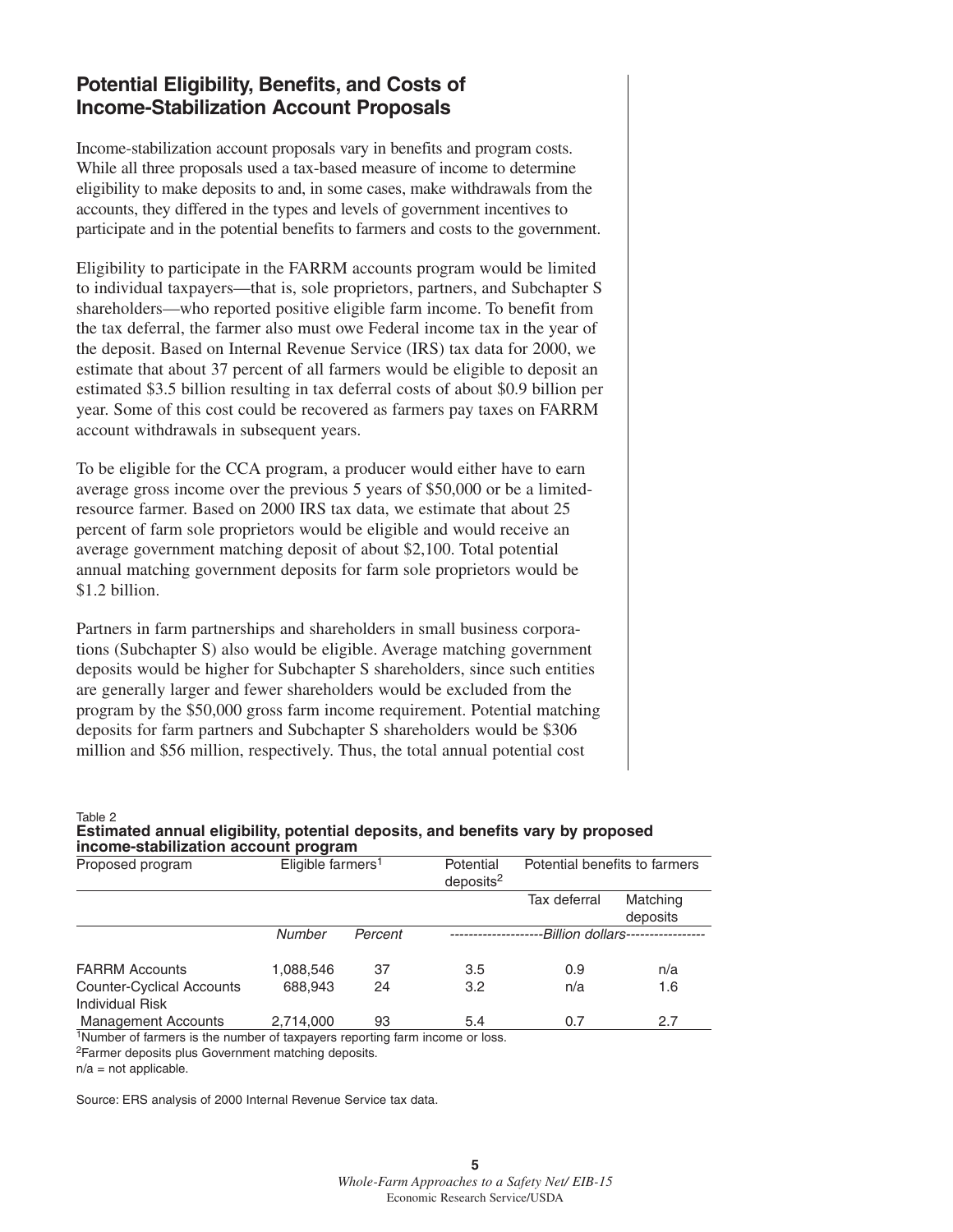for all participants in CCAs would be about \$1.6 billion; with the government's matching of the farmers' contributions, the total amount deposited in CCAs could be in excess of \$3.2 billion.

The IRMA proposal did not contain specific eligibility requirements. Assuming that participants would only have to have some gross farm income, we estimate that potential matching deposits under IRMA, according to 2000 tax data, could be as much as \$2.7 billion. Since farmers could deposit more than the 2 percent of gross income the government would match, the total potential account balance could exceed \$5.5 billion. Although nearly all farmers would be eligible for IRMA, many of the accounts are likely to be small and therefore would provide little risk protection. Average potential deposits across all forms of organization would average only about \$1,000. Potential matching deposits would be largest for Subchapter S shareholders (about \$3,400) and partners in farm partnerships (about \$2,500).

## **Income-Stabilization Account Programs in Australia and Canada**

For several years, Australia and Canada have each operated whole-farm income-stabilization account programs. Their experiences provide information about likely farmer participation and program operation in the United States.

Australia has had an income-stabilization account program, the Farm Management Deposits (FMD) program, since 1999. The incentive for farmers to make deposits under the program is a tax deduction for deposits. As long as the funds remain in the account for at least 12 months, taxes are deferred until the funds are withdrawn. In this regard, the FMD program resembles the farm savings account proposals that have been considered in the United States, particularly FARRM accounts.

Despite implementation of the program in a period of relatively favorable farm income, participation has been low. By the end of 2002, only about 10 percent of dairy farms and 15 percent of all other farms were participating in the program. Still, participating farm operators had accumulated large balances in a relatively short period. By the end of 2002, there were nearly A\$2 billion in 39,500 FMD accounts, for an average account balance of about A\$48,000. The primary reason that farmers have been able to accumulate such balances in a short period of time is that there is no annual deposit limit, only a maximum total deposit cap of A\$300,000. The only limit on the annual tax deduction is that it cannot exceed the primary production income for the year. As a result, during the record year of 2001-02, farmers deposited about 10 percent of the net value of farm production or about A\$1 billion.

Since 2002, widespread drought in Australia has sharply reduced income and slowed the growth of deposits. By 2004, the accounts had grown to A\$2.6 billion with the number of accounts increasing by about 10 percent to 43,309. Participation in Australia's FMD program is highest for the largest and most profitable farms. An analysis of Australian farms found that farms with FMD accounts were larger, had higher rates of return and more liquid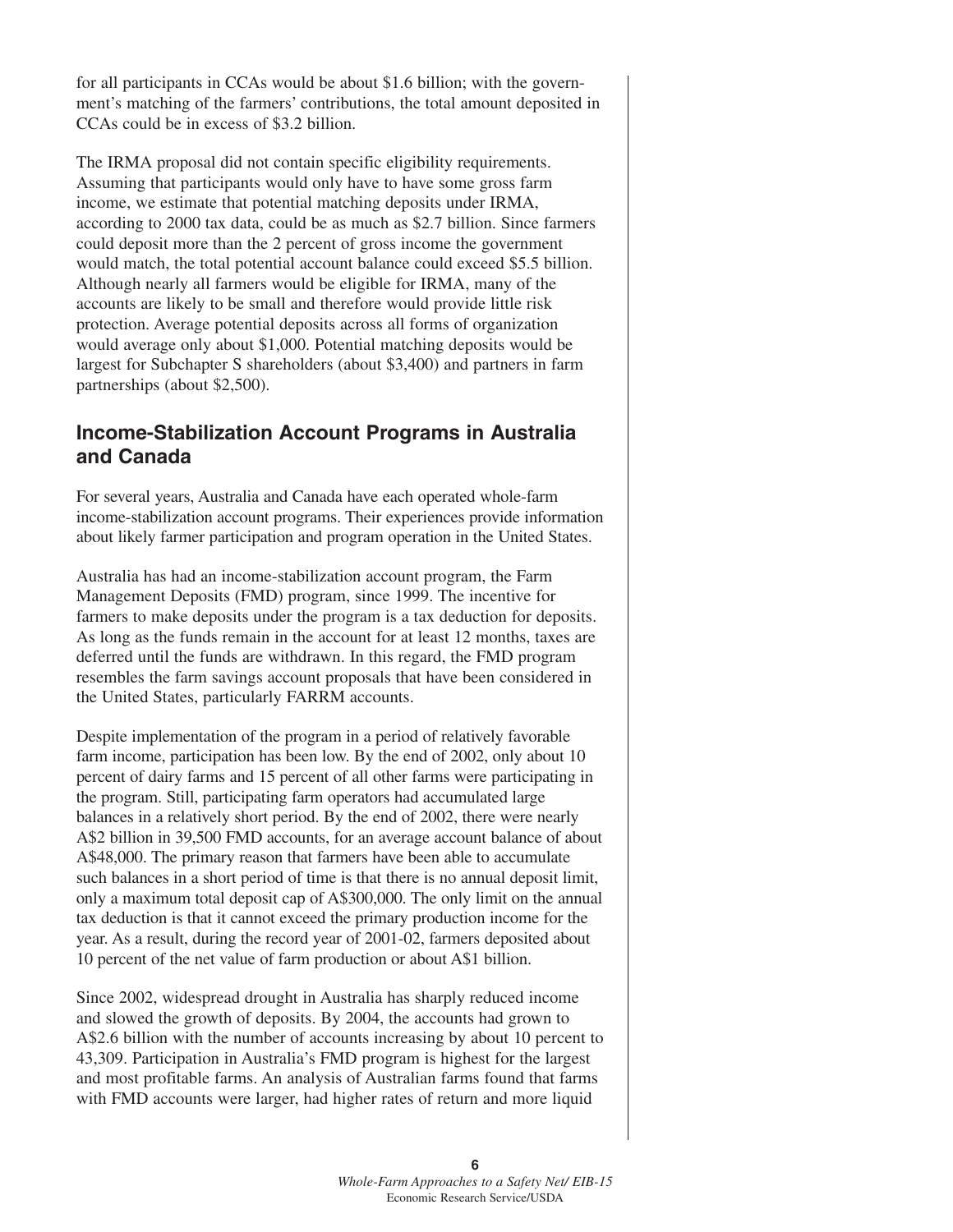assets, even without considering the FMD accounts, than farms without such accounts (Martin).

Canada has had an even longer experience with an income-stabilization program. The Canadian Net Income Stabilization Accounts (NISA) program began operation in 1992. This program provided generous incentives for farmers to make deposits, including matching government contributions and a 3-percentage-point interest rate bonus on account balances. After over a decade of operation, over half of all Canadian farms participated in the NISA program. Participation varied considerably, however, by the size of the farming operation. In 2001, only about a third of farms with farm business receipts under C\$10,000 had a NISA account. Given the administrative costs to participate, many farmers with low sales may have felt that there was little or no net benefit from participating in NISA. Participation for farms with sales above C\$10,000 was significantly higher, at about 57 percent.

After several years of operation, a number of farmers had accumulated little or no NISA balances while some farmers had accumulated large balances but chose not to withdraw funds when eligible. In 2001, for example, 113,000 NISA participants were eligible to make withdrawals totaling C\$1.5 billion, but only 49,500 of eligible producers (44 percent) withdrew a total of C\$536 million (35 percent of the available funds). Further, one in eight NISA participants had chosen either not to access their accounts or accessed their accounts only once in 6 years, although funds were available for withdrawal in every year (Strain and Andrusiak, 2003). This suggests that the economic incentives of the interest rate bonus and potential tax liability on withdrawn funds encouraged farmers to borrow or use other techniques to cover shortfalls in income rather than draw down their NISA accounts. Beginning in 1998, NISA was supplemented by disaster assistance programs: the Agriculture Income Disaster Assistance (AIDA) Program in 1998 and 1999 and the Canadian Farm Income Program (CFIP) for 2000 through 2003. These programs were designed to cover losses beyond a 30-percent drop in income by supporting income up to 70 percent of a producer's historical average.

In 2004, NISA, along with CFIP, was replaced by the Canadian Agricultural Income Stabilization (CAIS) program, which combines both income stabilization and disaster assistance. CAIS was designed to address major shortcomings identified with the NISA program. With CAIS, coverage is immediately available to participants and does not depend on the accumulation of an account balance. Also, a participant does not receive a government contribution until the participant experiences a drop in income. This avoids the situation under NISA in which some participants continued to accumulate balances but did not withdraw funds during low-income years. In this situation, the government continued to make matching deposits and pay interest rate bonuses even though the income stabilization objectives of the program were not necessarily furthered by such outlays.

CAIS has several characteristics of a fully subsidized whole-farm income insurance program. CAIS allows participants to shift the risk of drops in income to an insurer, the government in this case, rather than using the accumulation of funds in individual accounts. Participants establish insured amounts of income based on recent history. Unlike insurance, participants are not charged a risk-based premium. Instead, they make a deposit, which in the

> **7** *Whole-Farm Approaches to a Safety Net/ EIB-15* Economic Research Service/USDA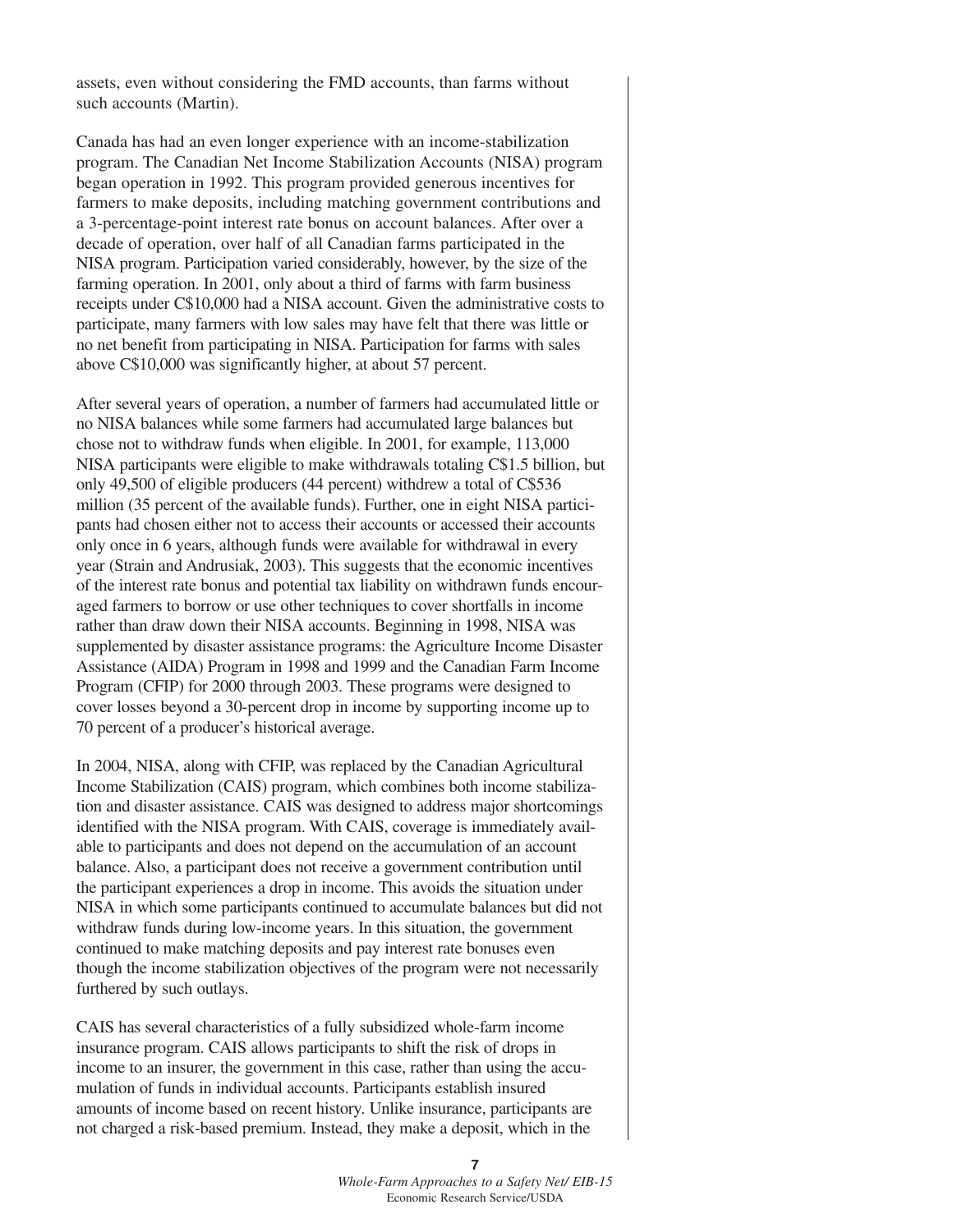first years of the CAIS program was a proportion of the amount of income insured. It was recently changed to a flat fee per C\$1,000 of margin insured. Because CAIS makes immediate and ongoing protection available to all participants, beginning farmers can access stabilization and disaster coverage in their first year and coverage can continue in situations where a stabilization account balance might be exhausted, such as back-to-back disasters.

Under CAIS, the amount of income to be covered is based on a producer's margin. The margin is defined as income minus expenses directly related to the primary production of agricultural commodities on the farm. In particular, income is the sale of agricultural commodities and proceeds from production (crop) insurance but excluding other government payments; expenses are costs such as feed, fertilizer and pesticides. CAIS payments are made when a farmer's claim-year margin falls below his or her reference margin, which is an Olympic average of the producer's margin for the previous 5 years. (An Olympic average is a 5-year average that "drops" the highest and lowest values.)

The CAIS participant annually selects a level of protection, that is, a proportion of his or her margin, and makes the appropriate deposit. Substantial government benefits are paid if the participant experiences a decline in income. As the producer's loss deepens, government assistance increases. The first 15 percent of a producer's loss (the part between 100 percent and 85 percent of the margin) would be shared 50-50 with the government. For the next 15 percent of loss, the government's share is 70 percent of the drop in margin. For the portion of the decline less than 70 percent of the reference margin, the producer would receive 80 percent from the government.

CAIS does cover negative margins. If the producer satisfies certain criteria, the producer is eligible to receive 60 percent of the program-year margin decline that falls within the negative margin. However, the maximum total government contributions that a farmer can receive under CAIS in a given year is capped at the lesser of C\$3 million, or 70 percent of the margin decline of the program-year margin, relative to the reference margin. Any negative portion of the program-year margin is included in the calculation of the 70-percent cap.

### **Whole-Farm Revenue Insurance**

Insurance, particularly crop yield and revenue insurance, is a large part of the farm safety net in the United States (Glauber). In 2005, about 200 million acres of cropland—including 75 percent to 80 percent of the planted acres of corn, soybeans, wheat, and cotton—were insured under federally subsidized crop insurance. The total amount of insurance coverage, or liability, was about \$44 billion in 2005, or 40 percent of U.S. farm output. Farmers paid about \$1.7 billion in insurance premiums for this coverage, while the U.S. Government paid about \$2.5 billion, 60 percent of total premiums. Federal crop insurance coverage is available for more than 100 different crops; corn, soybeans, wheat, and cotton account for about 75 percent of total insurance premiums. Federal crop insurance offers revenueinsurance plans, an alternative to yield-insurance plans, for several major field crops. The revenue-insurance plans, first offered in 1996, accounted for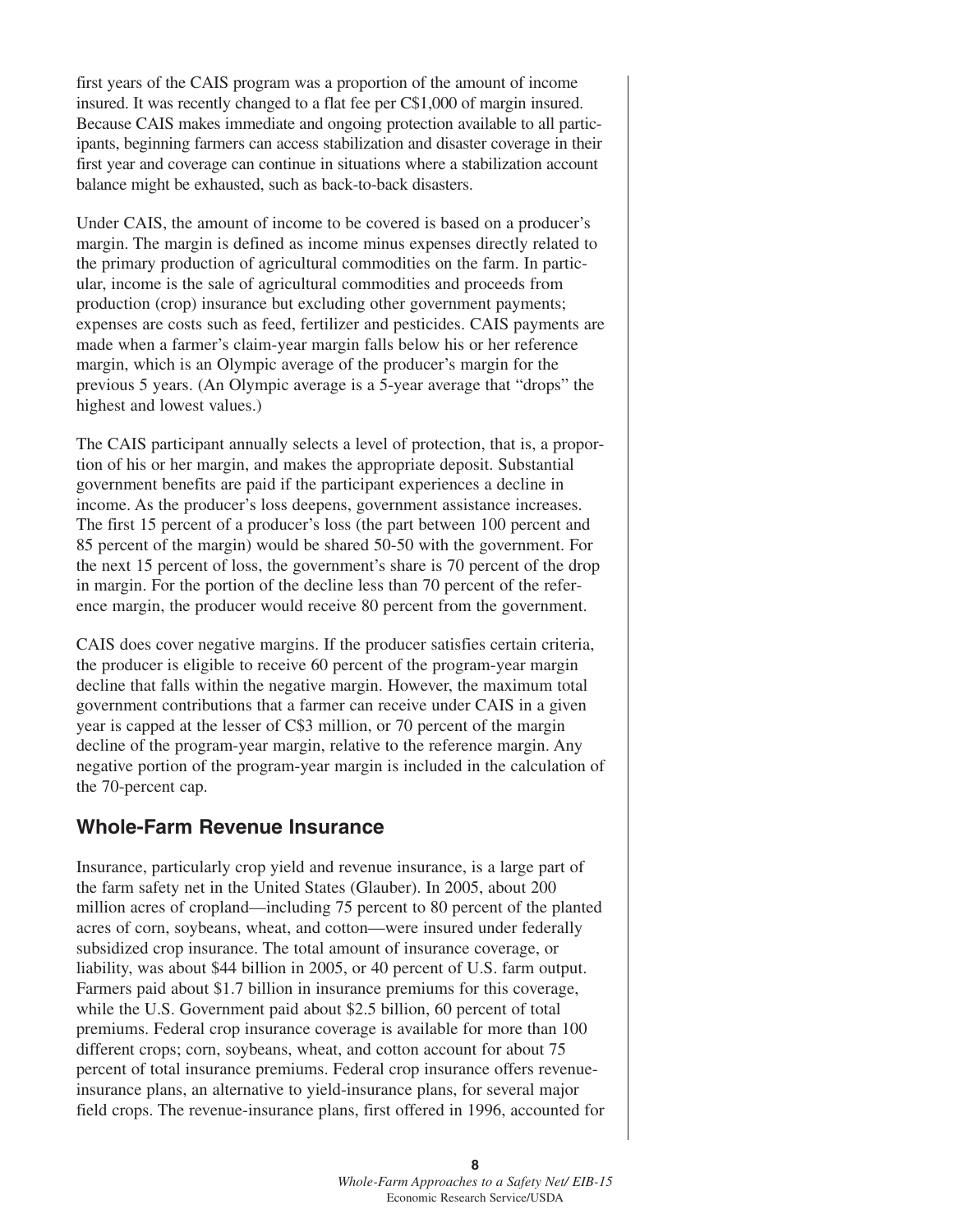more than 60 percent of insured acres of corn, soybeans, and wheat in 2005.

For nearly all Federal crop insurance, including revenue insurance, coverage is on a farm-level crop-by-crop basis. Some have suggested that a modified crop-by-crop revenue-insurance program, which would use target prices instead of market prices to determine insurance coverage, could replace parts of the farm safety net for major field crops (Babcock and Hart, summer 2005). Others have suggested that whole-farm revenue insurance, which would cover the combined income of all farm enterprises, be considered as a safety net for a wide variety of farming operations (American Farm Bureau Federation).

Insurance, which is based on transferring and pooling individual risks, differs from stabilization or savings accounts, which rely on the accumulation of reserves in individual accounts. Under the Federal crop insurance program, farmers obtain coverage by paying a portion of an insurance premium that is based on estimates of the probability and magnitude of drops in revenue. The Federal crop insurance program currently has two pilot programs, Adjusted Gross Revenue (AGR) and Adjusted Gross Revenue-Lite, which operate on whole-farm revenue-insurance principles. Although experience with these pilot programs is limited, they provide some indications as to how a wholefarm revenue-insurance program could be developed.

AGR and AGR-Lite participants insure against drops in adjusted gross farm income, measured from historical filings of the Internal Revenue Service Form 1040 (Schedule F). A producer can insure at a coverage level of 65 percent, 75 percent, or 80 percent of farm-average gross revenue over the previous 5 years. Indemnities are paid if a producer suffers a shortfall relative to the revenue guarantee. The amount of the loss covered by the insurance is the difference between actual revenue and the guarantee, multiplied by the payment rate selected in advance. Under the pilot programs, the payment rates are 75 percent and 90 percent. Both AGR and AGR-Lite require a producer to submit annual farm plans so that coverage can be adjusted to account for changes such as farm size and enterprise mix that would result in less income.

The AGR and AGR-Lite pilot programs have limits that keep them from being full-fledged whole-farm insurance programs. AGR and AGR-Lite are intended to be used by producers of commodities for which commodity crop yield and revenue insurance—such as Multiple-Peril Crop Insurance yield coverage, Revenue Assurance, Crop Revenue Coverage, and Income Protection—are not available. AGR limits the share of farm income that can come from animals and animal products to 35 percent and limits total insurance liability to \$6.5 million per policy. AGR-Lite does not have a restriction on income from animal and animal products. The maximum limit on AGR-Lite is \$1 million.

The AGR and AGR-Lite pilot programs are very small compared with other types of Federal crop insurance. About 1,000 AGR and AGR-Lite policies have been in effect each year from 2003 to 2005, versus about 1.2 million policies of all types of Federal crop insurance. Annual premiums for AGR and AGR-Lite average about \$12 million, versus \$3.8 billion for the entire crop insurance program.